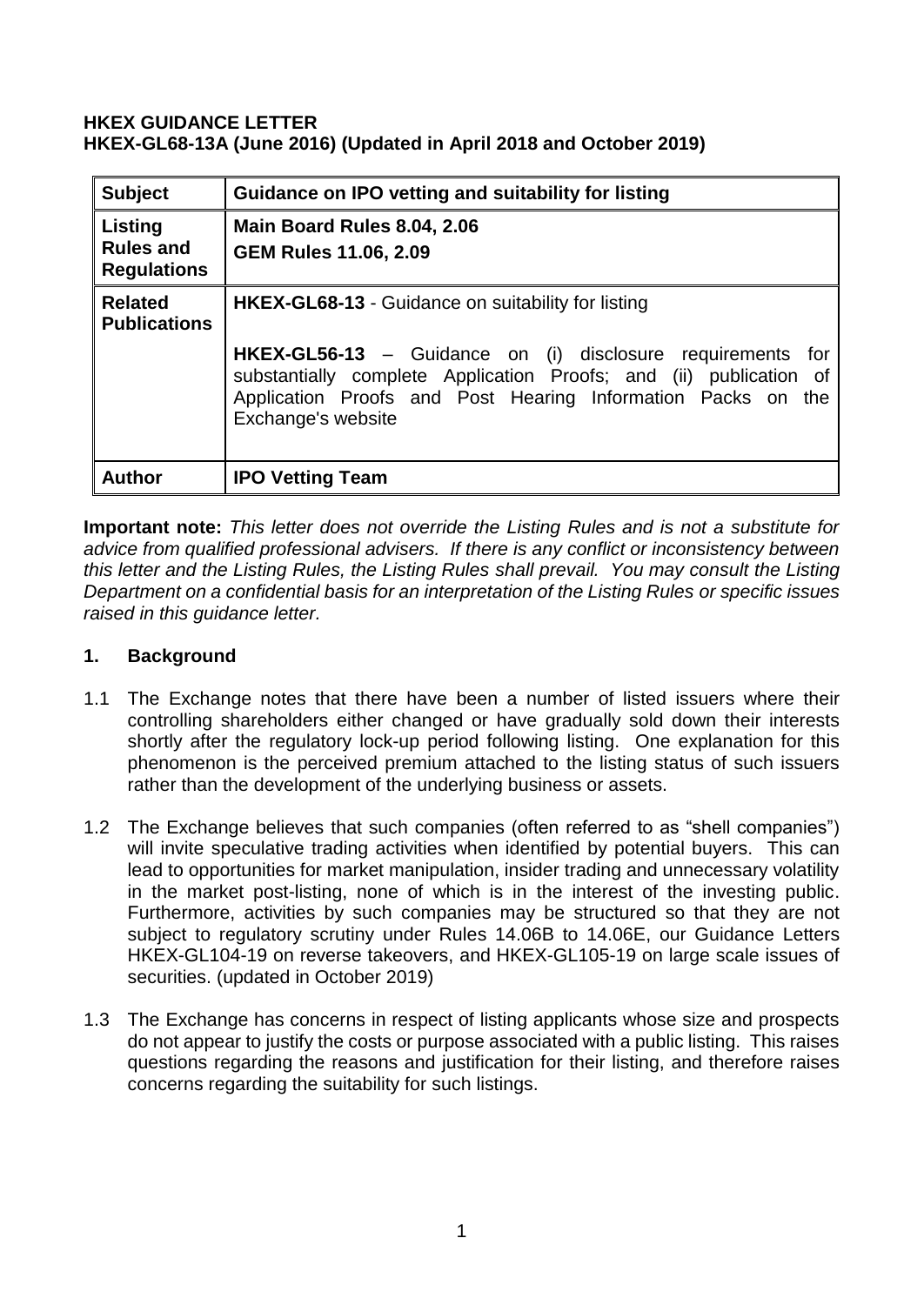# *Review of Past Listings and Observations*

- 1.4 The Exchange's concerns have led to a review of all new listings on the Main Board and GEM between 2012 and 2014 together with selected companies in 2015. We focused on companies in which the initial controlling shareholder had sold down to below 30% or appeared to be in the process of selling down its controlling stake of the company and identified characteristics shared by such companies ("**Target Companies**"). Based on the empirical data, it is observed that Target Companies have one or more of the following characteristics:-
	- (i) small market capitalisation;
	- (ii) only marginally meet the listing eligibility requirements;
	- (iii) involve fund raising disproportionate to listing expenses (i.e. a high proportion of the listing proceeds were used to pay listing expenses);
	- (iv) involve a pure trading business with a high concentration of customers;
	- (v) are asset-light businesses where a majority of the assets are liquid and/or current assets;
	- (vi) involve a superficial delineation of business from the parent whereby the applicant's business is artificially delineated from the parent by geographical area, product mix or different stages of development; and/or
	- (vii) have little or no external funding at the pre-listing stage.

This brings into question the suitability for listing of such Target Companies and whether they should be subject to a more focused review by the Exchange.

# **2. Relevant Listing Rules**

- 2.1 Main Board Rule 8.04 (GEM Rule 11.06) states that both the applicant and its business must, in the opinion of the Exchange, be suitable for listing.
- 2.2 Main Board Rule 2.06 (GEM Rule 2.09) states that suitability for listing depends on many factors. Applicants for listing should appreciate that compliance with the Listing Rules may not itself ensure an applicant's suitability for listing.
- 2.3 Guidance Letter HKEX-GL68-13 provides guidance on the factors which may be relevant that the Exchange would take into consideration when assessing whether an applicant and its business are suitable for listing under Main Board Rule 8.04 (GEM Rule 11.06).

# **3. Guidance**

3.1 The Exchange considers that suitability is a fundamental listing requirement and conducts appropriate review of all applications to maintain the quality and reputation of the Hong Kong market. Applicants should note that there is no prescribed bright-line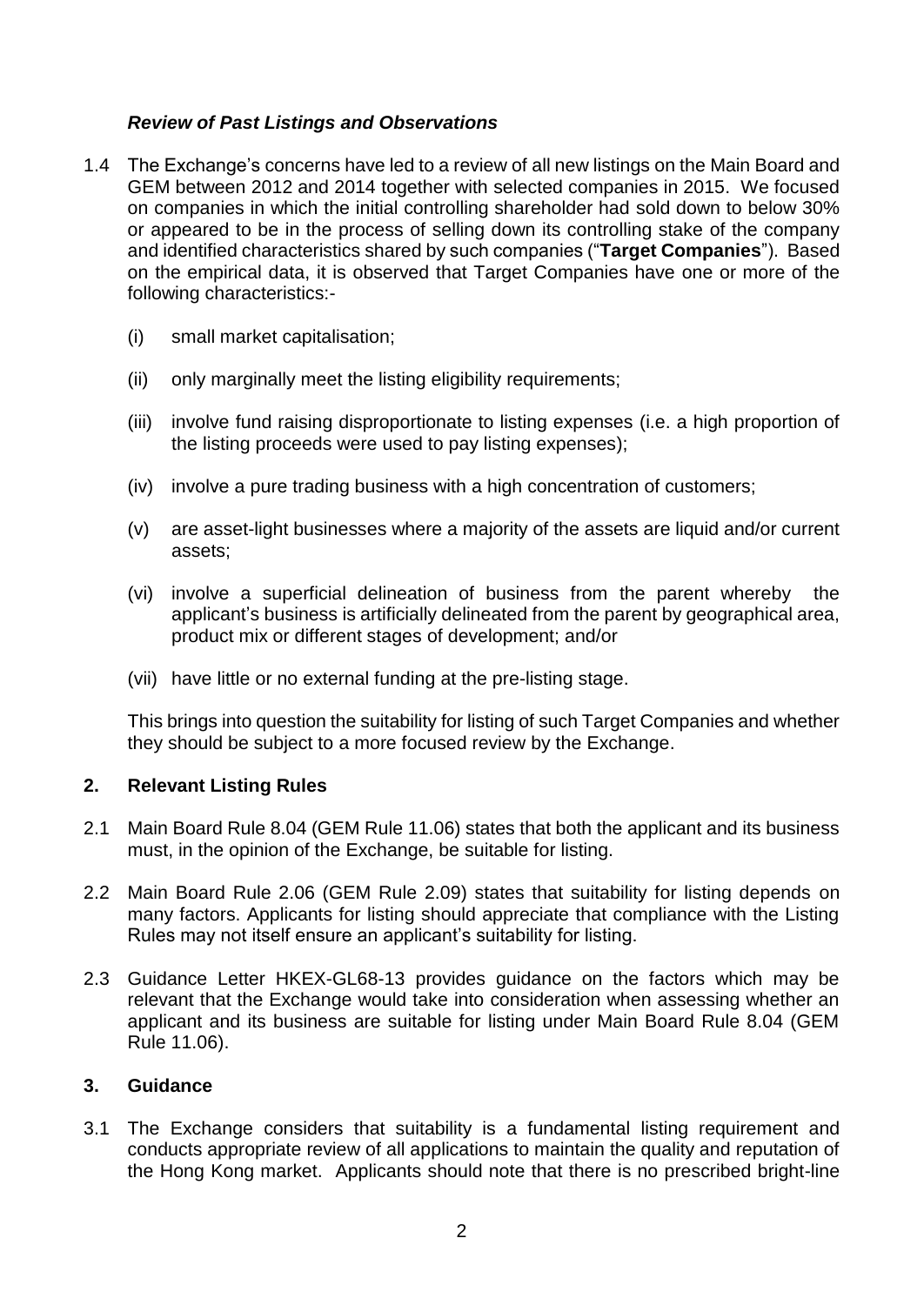test in determining suitability and the Exchange will take into account facts and circumstances of each case.

- 3.2 In this regard, the Exchange expects that the applicant and sponsors should provide a robust analysis in the listing document to substantiate that the applicant is suitable for listing including, among other things, in the following areas:-
	- (i) **Use of proceeds**  we would expect that the applicant to disclose specific uses for proceeds commensurate with the applicant's past and future business strategy and observed industry trends and explain the commercial rationale for listing. We would not be satisfied with generic descriptions such as (a) using listing proceeds to increase reputation and brand awareness, (b) for potential acquisitions without identified target and specific selection criteria, and/or (c) for expansion through increase in headcount;
	- (ii) **Future objectives and strategies** we would expect a comprehensive analysis to be provided to demonstrate that the applicant has a detailed strategic plan for its business operations and growth;
	- (iii) **Profit and revenue growth**  where an applicant (a) has experienced decreasing or low profit and revenue growth; and/or (b) is expected to record decreasing or low profit and revenue growth after listing, a comprehensive analysis is required to substantiate that the applicant's business is sustainable;
	- (iv) **Potential sunset industries** where an applicant is in a potential sunset industry or in an industry that has declining market prospects, the applicant must be able to demonstrate that it is feasible and it has both the ability and resources to modify its business to respond to the changing demands of the market; and
	- (v) **Cost of listing** if a significant portion of the listing proceeds will be applied to listing expenses, the applicant should explain how the advantages of listing outweigh the cost of listing.
- 3.3 Sponsors are therefore reminded that before submitting an application to the Exchange for listing on behalf of an applicant, they should ensure they are aware of all material issues which, in their reasonable opinion, are necessary for consideration of whether the applicant is suitable for listing.
- 3.4 The Exchange may impose additional requirements or conditions on applicants or exercise its discretion to reject the applicant's listing on the grounds of suitability. We would like to emphasize that this Guidance Letter is only part of the suitability assessment by the Exchange, and there may be other issues which could render an applicant not suitable or eligible for listing. Please refer to our Guidance Letter HKEX-GL68-13 "Guidance on Suitability for Listing".
- 3.5 You may consult the Listing Department on a confidential basis for an interpretation of the Listing Rules or specific issues raised in this Guidance Letter. However, the Exchange will not give specific guidance on the suitability of an applicant as a whole for the purpose of this Guidance Letter as an assessment of suitability can only be made when a substantially complete application proof is provided.